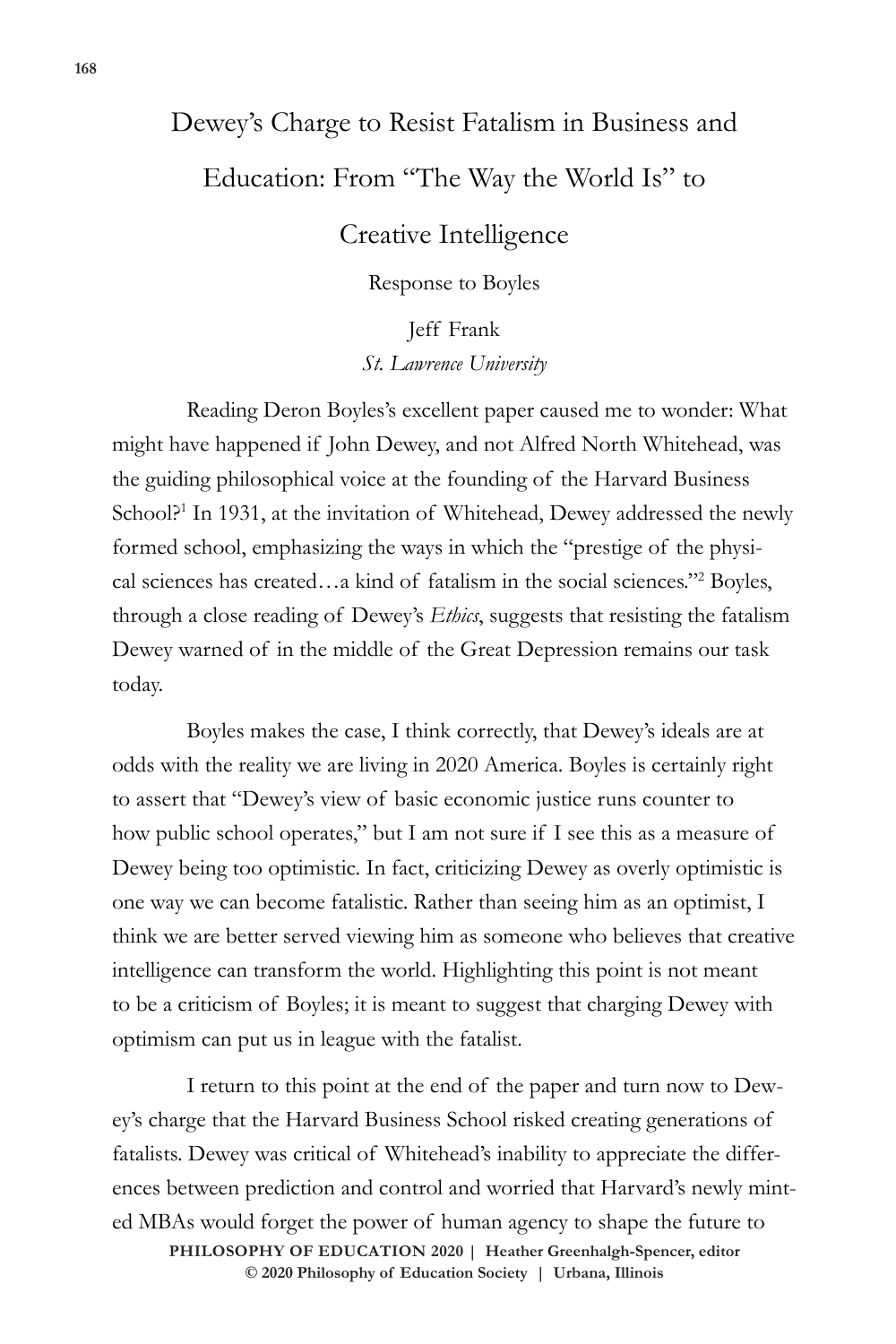human ideals. Captivated by the success of the natural sciences, MBAs might neglect the role of value in economics, leaving the market to run its course, even if this means destroying people and values in the process.<sup>3</sup> Instead of asserting control so the market frees us to realize human values, MBAs would demand freedom for the market, hoping to predict where the market was heading in order to turn a profit, whatever the cost to humans and human values.

The celebrated case study method at Harvard has recently come under scrutiny in the management literature as business scholars are realizing the harm of acting as if business operates in a fixed world.<sup>4</sup> By fixed world I mean a fatalistic world that isn't amenable to human agency. Case studies often make it appear as if a business leader has to decide between a fixed set of options; the case method rarely encourages managers to consider whether or not the entire system of assumptions they are operating under may need to be fundamentally rethought and reconstructed.<sup>5</sup>

To make this point more concretely, we can imagine a case on improving higher education. A college President or board is given a problem—declining enrollment, shrinking endowment, increasing operating costs (sound familiar?)—and forced to make a decision: raise tuition, cut programs, cut benefits, etc. In this scenario, leadership is narrowed to reacting to a fixed set of options. What is lost in the process is another option. A school might instead choose to invest in talent development, empowering individuals to start programs that attract students who so love their school experience that they donate money back to the school while creating a pipeline of new jobs for students; jobs that could never have been imagined before those students had the educational experience offered by the new programs.

Surely this feels idealistic, but I think Dewey is right to warn us against seeing prediction, and not creative intelligence, as the task of business. Instead of using prediction to narrow our choices to fixed options, we can activate agency to create new possibilities. When we narrow our vision, we normalize the status quo and foreclose possibilities that are only disclosed through creative intelligence in the service of human values. Boyles's won-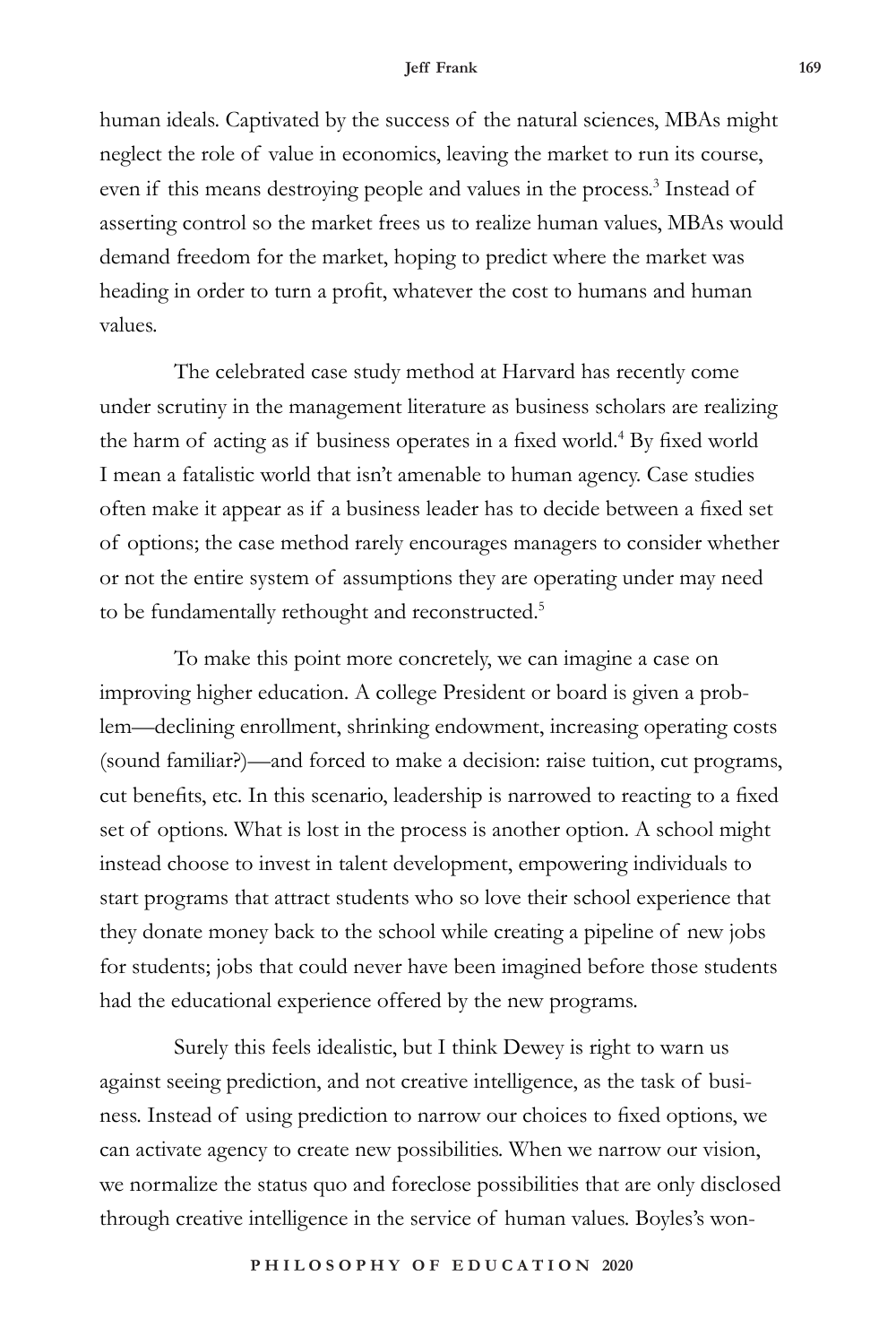derful paper reminds the reader that teaching in our time "is essentially telling students 'the way the world is.''" Instead of encouraging students to envision the future they hope to live in, schools are telling students they must fit themselves to the limited and limiting options that we predict—and thus ensure, without taking any responsibility—will be available to them.

What is to be done? As Boyles notes, schools must move "from acceptance to critique." More, resisting fatalism "requires re-imagining the function of schools to be places where ethics become central to various fields of inquiry." Making ethics central, I suggest, means re-asserting the importance of ideals, teaching students the use of creative intelligence to realize ideals. Importantly, the business literature may help us do this.

Though I am tempted to say, with Dewey, that "I don't know anything about business,"6 I think it is important that philosophers of education begin the work of exploring the business literature so that we might use it to help us resist fatalism, especially when it comes to how education is managed. In addition to an expansive and ever-growing literature on business ethics, I've learned a great deal from management literature that draws on Dewey, notably Peter Senge's *The Fifth Discipline* and *The Wise Company* by Hirotaka Takeuchi and Ikujiro Nonaka. These thinkers are central to the business school curriculum, and yet they are also committed to fundamentally reconstructing "the way the world is" in business and business education. I suggest philosophers of education may find more of interest in this work than they might expect.

Senge, Takeuchi and Nonaka would heartily endorse Boyles's contention that "the more materialist our lives become, the less likely we are to enjoy what it means to be more fully human," and they would encourage philosophers of education to disrupt the narrative of fatalism that operates to hinder the development of creative intelligence in schools. As Boyles demonstrates through his close reading of *Ethics*, Dewey remains a central resource as we do this work.

To close, there are at least two things we can do to resist the per-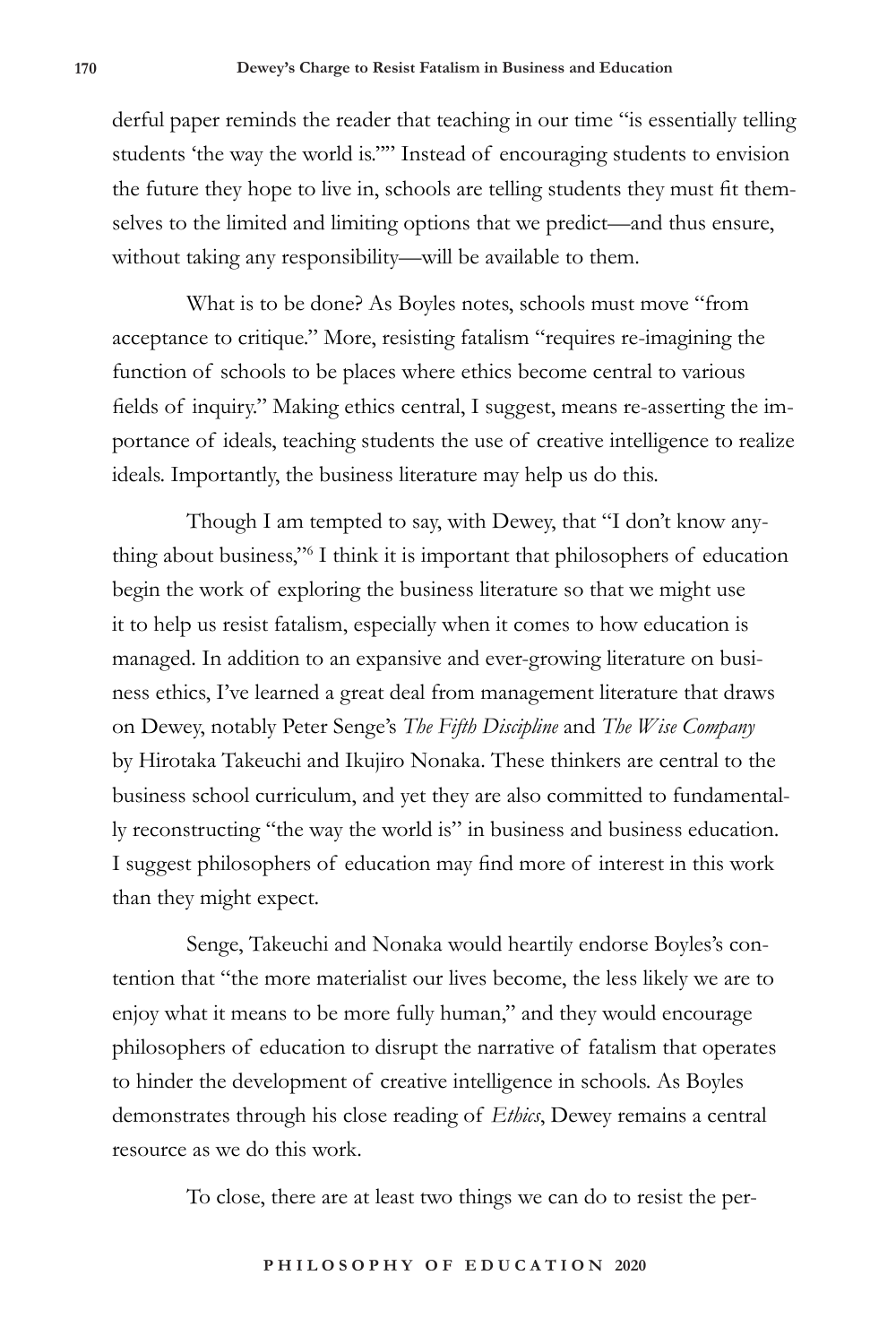vasive fatalism of our time. First, we need to more fully appreciate Dewey's thinking on the meaning of preparation.<sup>7</sup> We don't prepare a student to live fully as a human by narrowing her or his schooling to mere preparation for what we predict will be the jobs of the future. To prepare a student well, we must teach them to activate their agency to create the types of work worthy of their humanity. Second, we can begin building bridges to the business literature inspired by Dewey so that we can reclaim management of education from mere predication and choosing between what we take to be fixed options and to the type of intelligent control that frees us to realize values. Neither of these steps require naïve optimism, but they will take courage and hard work, and it is important to realize the difference. Our students often believe that they can dismiss Dewey—or people inspired by Dewey like Peter Senge—as too optimistic, as if that were the end of the conversation. Oftentimes they do this because they are afraid of asserting an ideal and seeing it not come to fruition. Even if they know the status quo is deadening, it is difficult to take the risks of creative intelligence.

The task ahead is resisting the fatalism that is all too pervasive while activating the creative intelligence necessary to reclaim a future worthy of our humanity. Dewey teaches that human intelligence in the service of human values can transform the world. It is easy to lose faith and side with those who dismiss criticism of the status quo as mere optimism, but to do this would be to forget the power of education to reconstruct what we take to be fixed options into possibilities for growth. This ideal should animate the present our students experience in school, not the fatalism that nearly ensures a diminished tomorrow.

<sup>1</sup> Brian Hendley, "Whitehead and Business Education: A Second Look," *Interchange* 31, no. 2-3 (2000): 179-195.

<sup>2</sup> John Dewey, "The Drift and Control of Business," in *The Collected Works of John Dewey, Supplementary Volume 1* (1931),53.